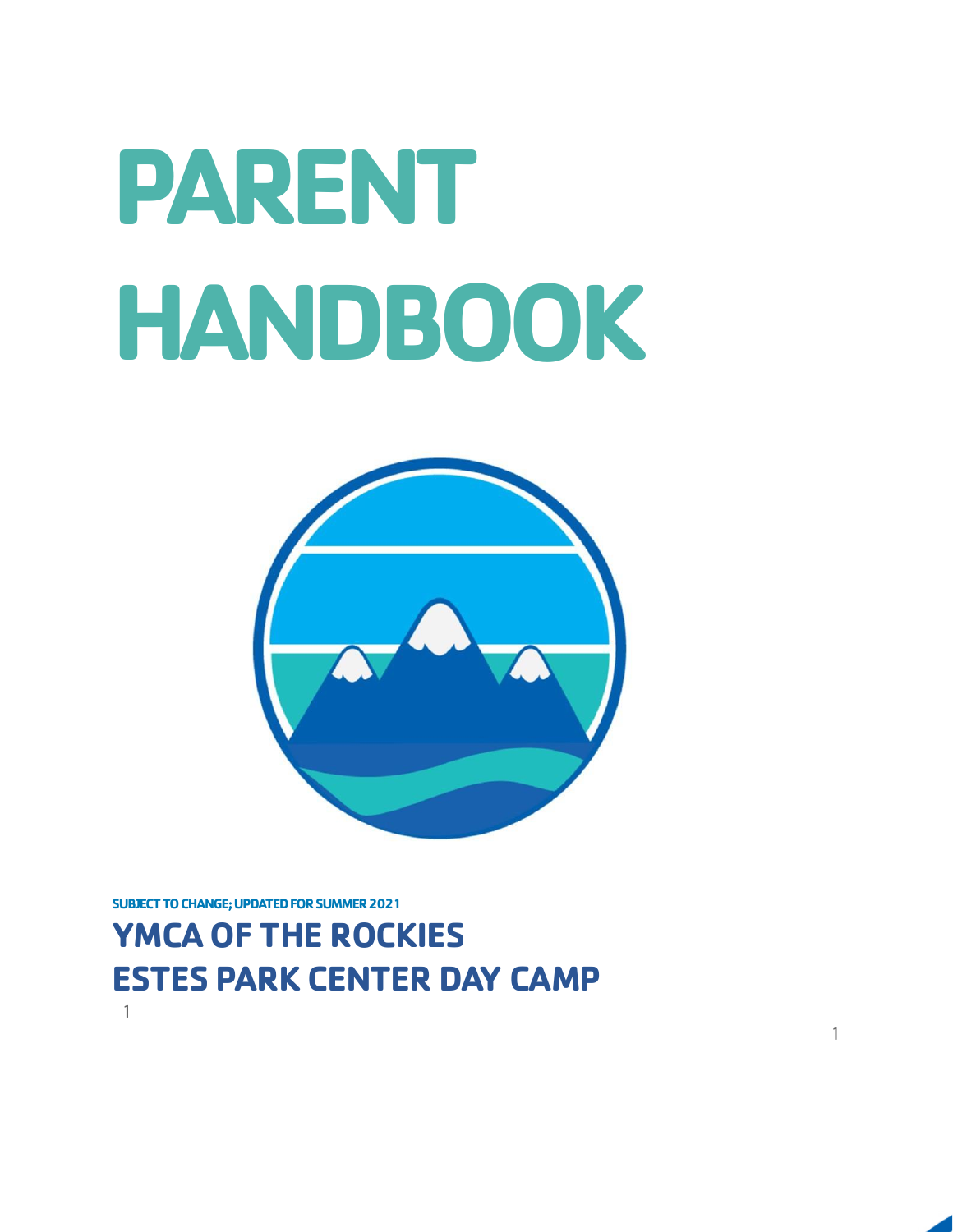# **PHYLOSOPHY & GOALS**

#### PHILOSOPHY

The Day Camp Program is designed to provide programs that meet the YMCA of the Rockies' mission and vision:

TheYMCAoftheRockiesputsChristianprinciplesintopracticethroughprogramsthatbuildhealthy body, mind and spirit for all. We will accomplish this by serving conferences of a religious, educational or recreational nature; provide unifying experiences for families; offer traditional summer campingexperiencesforboysandgirls;serveourstaffwithleadershipopportunitiesandproductive work experiences.

The Youth Programs Leadership Staff has developed the following Mission Statement:

We will strengthen the character of campers and staff through our activities, actions, and words by living Christian values in an enriching and fun environment.

The growth and development of the children who participate in the program is our primary focus. We believe that Day Camp has the unique ability to provide children with activities that are recreational in nature, but that go beyond recreation to give children opportunities to grow in many other ways.

We believe that through trained, qualified leadership, children can have experiences that will enrich their lives. We believe that all Day Camp programs should provide opportunities for play, for learning responsibility for our natural resources, and for growth in self-esteem and social skills.

#### **GOALS**

We will promote:

CARING for self and others. HONESTY in actions and words. RESPECT of others, ourselves, and the environment. RESPONSIBILITY for actions and duties. FAITH in self, others, and belief systems.

> **"I hear and I forget, I see and maybe I remember, I do and I understand."**

# **GENERAL INFORMATION**

#### **HOURS OF OPERATION**

Our Day Camp is in operation Monday—Friday from June 1—August 13,2021. Normal camp hours are 8:00 am—3:30 pm, we do offer extended hours, please see Early Bird/ After Camp Programs.

#### **ADMISSION & REGISTRATION**

We accept children ages 5—17 in our Day Camp Programming. Parents must complete the following before the child's first day in the program:

General registration with Family and Health.

Copy of original immunization record transferred to a State of Colorado Form Permission slips/waivers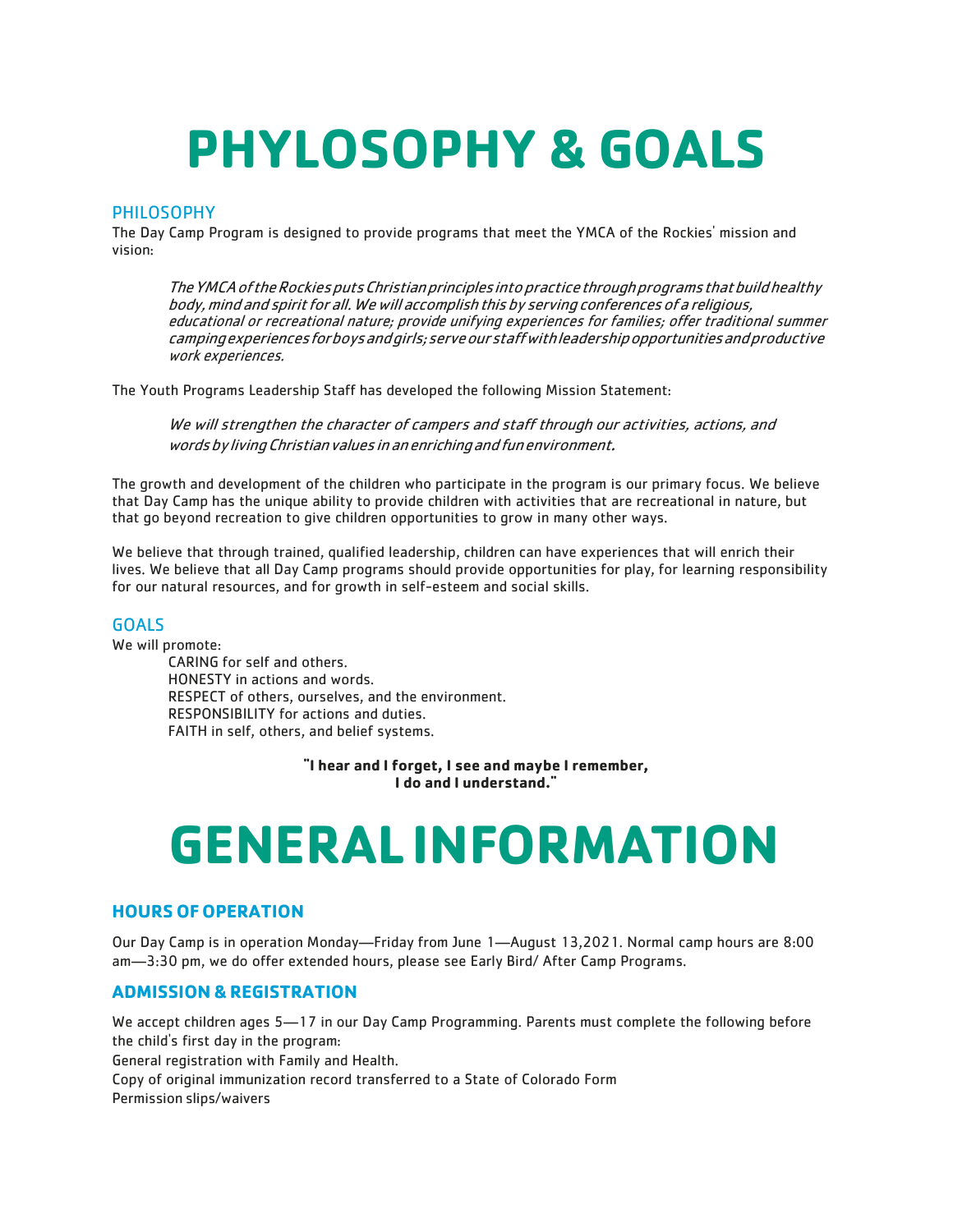Children will be registered on a first come, first served basis. Same-day registrations are not accepted. Note: Children's attendance must be confirmed and fees paid by the Friday prior to attendance.

#### **COVID Policy**

 Because we welcome children from all over the country, we still have COVID policies in place including the requirement of masks. The policies are outlined in greater detail in our COVID policy form required for all campers. We do not make any exceptions to this policy.

#### **CANCELLATIONS**

You may access your online account at any time to review your registration, make a payment, or add sessions and activities.

Families have until 10:00AM on Friday to pay for the following week or this charge will be automatically processed. If the charge does not go through your camper is not guaranteed their spot.

If you need to CANCEL any Day Camp sessions, please call our office or email [daycampepc@ymcarockies.org](mailto:daycampepc@ymcarockies.org)

and we will be happy to make those changes. If you cancel after the Friday before your session, there is no

refund.

We do ask you to call 970-586-3341 x1280/1282 by 6:00 p.m. if your child is not coming to camp the next day so we may fill your spot with another camper.

#### **PAYMENT**

We ask that you have completed and submitted all waivers/ immunizations records and are not making any changes to your registration by Friday at 10:00 AM the week before your camper is to attend camp. If you have not processed your own payment at this time, we will process it for you. There are NO REFUNDS after 10AM the FRIDAY before, so be sure of your plans. We accept check or debit/credit card payments. You may pay as far in advance as you like, however, there are no credits for missed days if not removed before 10AM the Friday before. Your payment holds your child's spot in our program.

#### **PROGRAMFEES**

Traditional Camp-\$40 per day

Teen Camp- \$300 a week

Specialty Camp-\$250

CIT Program-\$40 per day

1 hr Horseback ride- \$50

2 hr Horseback ride-\$80 (Mountaineers only; limited capacity)

Hot dog cook-out is included as part of the camper registration this year.

REFUNDS In order to serve as many campers as possible, we ask that you call 10AM the Friday before your session to cancel.

#### **CHILDSIGN IN/OUT**

Parents must sign their children in and out in order for their children to participate in the day camp programs for the day. A photo ID is required for pick up and must match a name on the authorized pick-up list.

We can only release children to the ADULTS for whom written authorization has been given. Siblings CANNOT sign out other siblings. However, a school-age child (13+ years) may sign themselves out with written permission from the parents/guardians (provided during the registration process). We will not let a child under 13 years of age leave our care without an approved individual from the authorized list.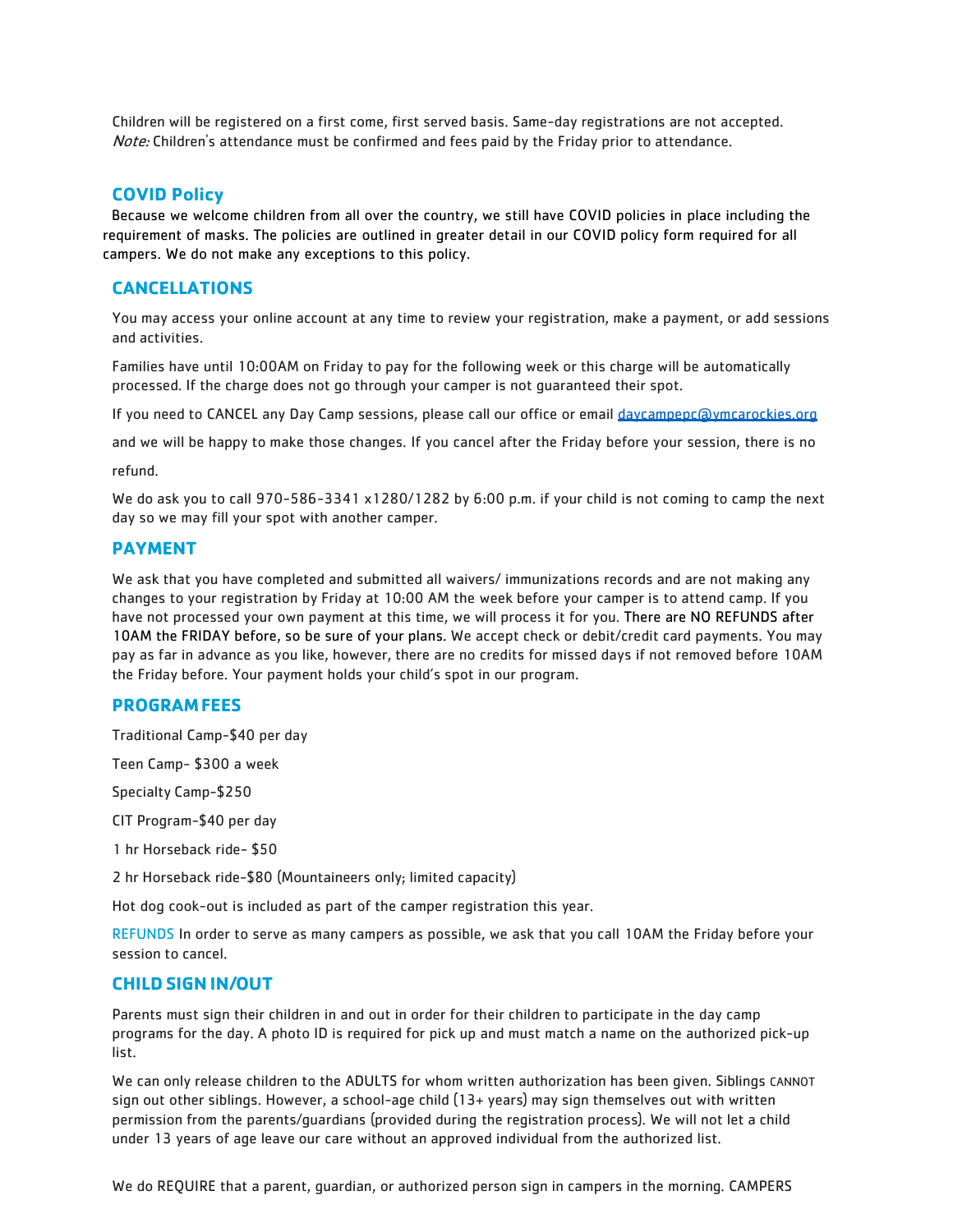CANNOT SIGN THEMSELVES INTO CAMP.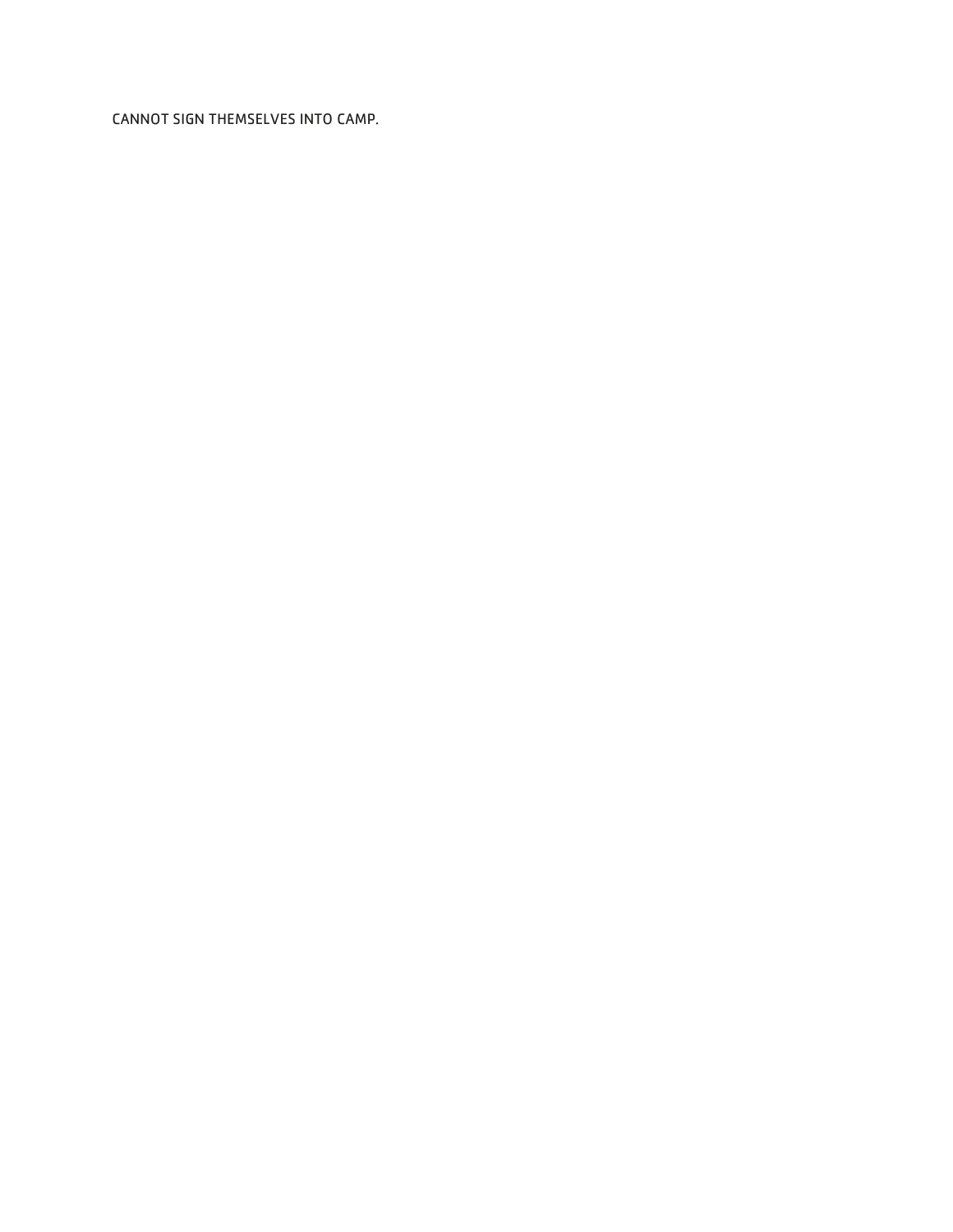Sign in/out sheets, along with building checks, are used to account for all children.

#### **INCLUSIONPROGRAM**

We make every effort to welcome all campers into our programs. We will evaluate whether we can do so on a case-by-case basis. We have a very limited amount of Inclusion counselors for summer 2021. If your child needs an Inclusion counselor, please reach out to us as soon as possible to ensure your campers spot in our program. If we are able to accommodate your camper, the Inclusion Coordinator will then begin to work closely with you and the counselors to ensure a successful summer camp experience.

This ratio 1:1 will be upheld for all activities including field trips.

#### **EARLY BIRD/AFTER CAMP PROGRAM**

We provide the opportunity for your child to be cared for before and after camp through our Early Bird and After Camp programs. These programs take place in the Jellison building. You may register for these programs when doing on-site check-in if space permits. The fee is \$3 for Early Birds, 7:00 a.m. - 8:00 a.m. and \$5 for After Camp, 3:30-5:30 pm. Early bird/After Camp is not guaranteed to you just because your child is enrolled for the day. We have a limited capacity.

#### **LATEARRIVALAND/OR PICK-UP**

Please make every effort to be on time in the morning in order to not disrupt the program. We will make every attempt to join a late arrival with his/her group. This may not be possible if a group is hiking, or away from the building. If a satisfactory arrangement cannot be made, the camper may not stay at camp.

If you are late to pick up your child at 5:30PM, a late charge of \$15 for minutes 1-5 will be applied. After the first five minutes, \$2 per minute will be applied to cover the cost of staff. If a parent is later than 3:30 for the full day program and their child is not signed up for after camp, a cost of \$32 will be applied to cover the cost of extra staff.

Sign-out sheets and building checks ensure that campers have departed. Parents with campers in the After Camp Program will be charged starting at 5:30p.m. We will contact those on the authorized pick-up list and if after 30 minutes are not able to contact anyone authorities will be contacted.

Those that are on the authorized pick-up list will be allowed to pick-up campers, if a person is not on the authorized pick-up list, we will need written authorization from the parent or legal guardian to pick up that camper. Give our office a call or write in pick up names on the sheet in the morning, after informing your child's counselor of this information.

#### **LEAVINGCAMP EARLY**

All school-age K-8th programs are full-day. We take great pride in providing your child with a cohesive, growing Day Camp experience from start to finish. A child leaving our program will hurt not only that child's experience, but the experience of the children that are in his/her group. Safety is another concern brought up when parents request that children be taken out of a program early. We want to be sure that we only let your child leave with the right person, and so we must follow our typical "procedure" to ensure your child's safety. Please only ask to pick up early if it is really important! We do not prorate our costs if you choose to pick up your child early.

#### **LOST & FOUND**

It is very helpful for you to clearly mark all of your child's belongings. When items have names, we can generally track down the owners. Please talk to your child about being RESPONSIBLE for their belongings. Counselors try to make sure campers have all their items, but ultimately campers are responsible.

If your child is missing something after camp, please check with the staff at the appropriate building Monday through Thursday. On Friday, Saturday, and Sunday check with the Housekeeping Department.

#### **SPECIAL RESPONSIBLITIES OF ESTESVALLEY AREA PARENTS**

We have a common goal, the safety and well-being of your children. In order for us to better serve your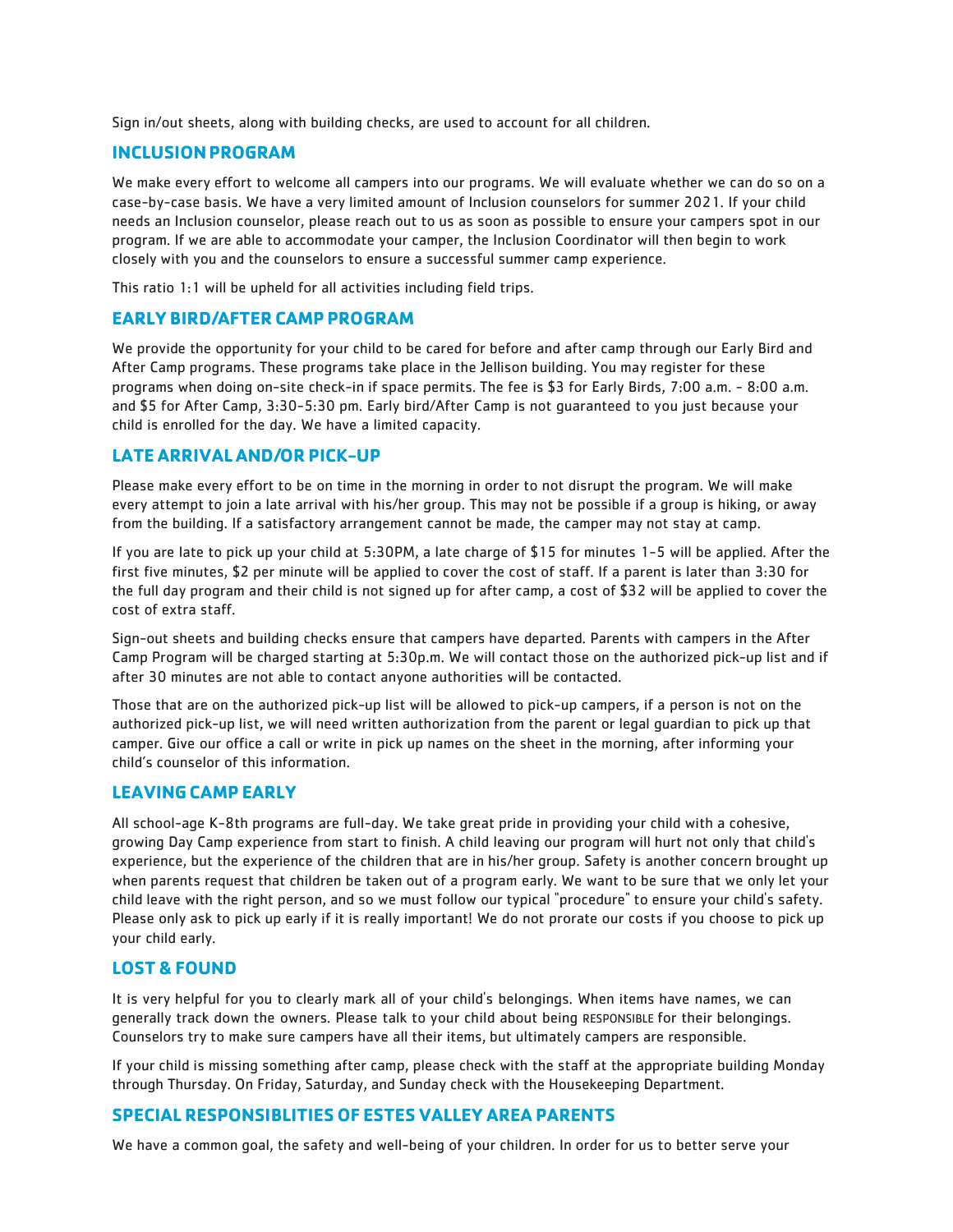needs, please comply with the following guidelines:

Inform Youth Program staff of changes in your child's life you feel we need to know. Call in advance of any changes in your child's schedules.

Share any information with us that we need to know, including address or phone number changes, or additions to your authorized pick-up persons.

Pick up a schedule of activities.

Complaints or suggestions may be made at any time, should be in writing, and turned into the director.

### **IMPORTANT NOTES**

#### **EXCURSIONS AWAY FROM DESIGNATED BUILDINGS**

Children will be transported in a YMCA vehicle only in cases of emergency, except for off-site field trips. On a daily basis, the children will go exploring on the YMCA grounds, and will not need to utilize transportation. Adventurers programs such as climbing and backpacking may utilize the use of a YMCA vehicle at certain points throughout the summer.

#### **FOODALLERGIES**

Children with food allergies should have this noted in their registration information. Life-threatening allergies must have a Treatment Plan completed. This plan must be completed and signed by the child's physician. We are NOT a peanut free environment.

#### **HEALTHINFORMATION & IMMUNIZATIONS**

Health information is required for every child attending YMCA of the Rockies Day Camp programs. This information is completed during the online registration process. All waivers and information must be completed by the Parent or Legal Guardian. Colorado State law requires a complete record of immunizations be on file with the camp in order for a child to attend. Proof of Immunization must be submitted and signed by your Doctor on the State of Colorado Immunization form. We cannot accept other states Immunization forms.

#### **MEALS AND SNACKS**

For children attending a full day, we recommend that you bring a non-perishable lunch. Lunches CANNOT be refrigerated. We also ask that you include plenty of snacks for your camper to eat throughout the day. We have two designated snack times a day. Each traditional day camp group has a designated day during the week where they will participate in a hot dog cook-out. This typically includes a hotdog, orange slices, chips, and Oreos. If your child cannot eat these items provided, please send them with their own lunch for the day.

#### **MEDICATIONS**

For all PRESCRIPTION and NON-PRESCRIPTION medication, by law you must bring to camp only the dose needed for the camp day in its original container, and complete a Medication form so that it can be administered to your child.

Please note: a doctor's signature is required for both prescription and non-prescription medications. CAMPERS CANNOT MEDICATE THEMSELVES. CAMPERS CANNOT CARRY MEDICATIONS EXCEPT FOR EPI-PENS AND INHALERS.

All medication must be turned in to the camp nurse, who will keep it under lock and dispense medication to the child or to staff qualified to dispense medication.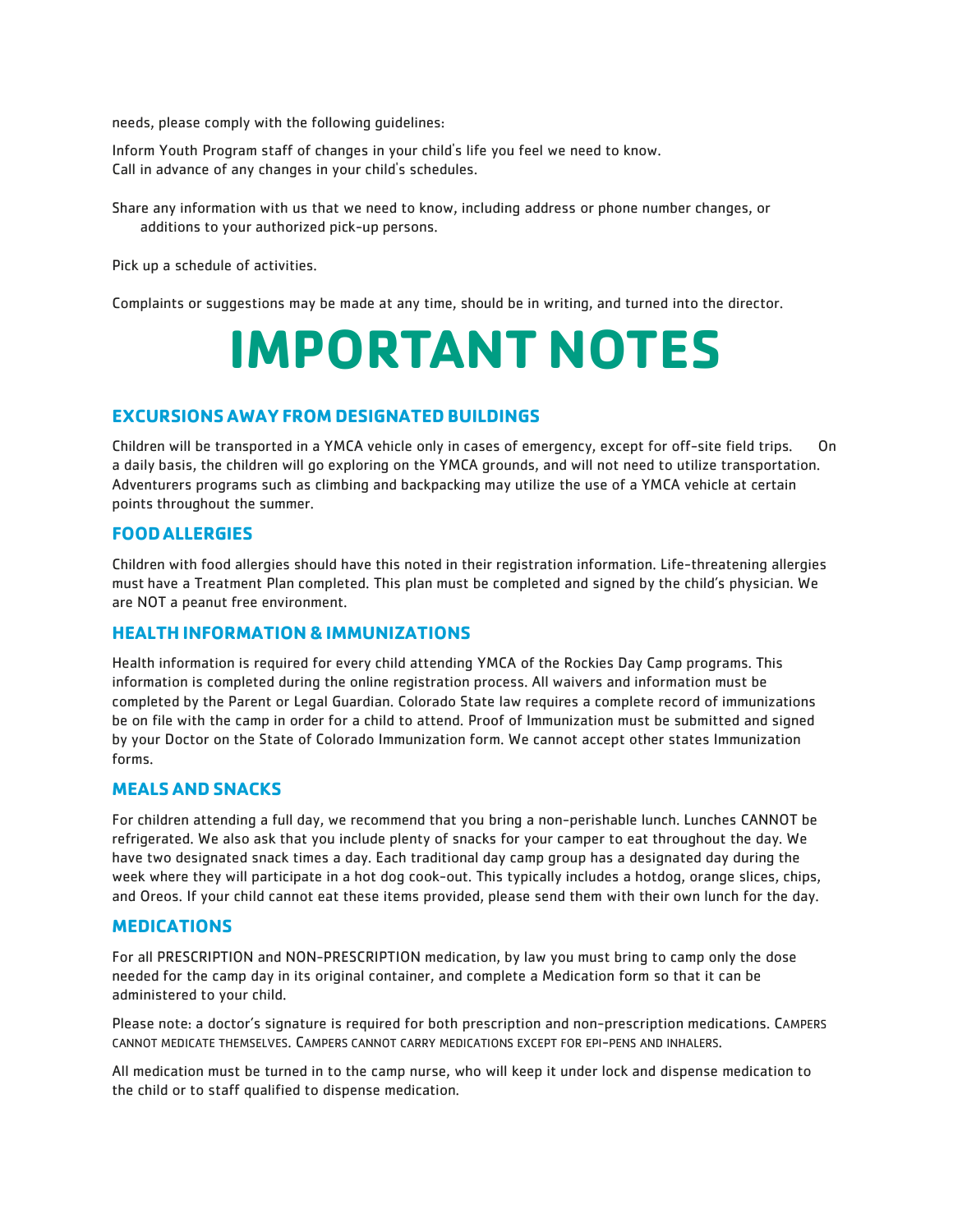If this is not followed, your child may be prohibited from attending camp.

In accordance with Colorado State Law, only staff who have been trained in Medication Administration are allowed to dispense medication.

Epi-pens and inhalers are allowed to be carried with the camper, Treatment Plans with a doctor's signature must be completed for epi-pens and inhalers. Both the camp Nurse and the counselors will have a copy of this plan during your camper's time with us.

#### **TRANSPORTATION & VAN SAFETY**

The YMCA uses mini-vans/ mini-buses to transport participants. In order to provide a safe experience please review these rules with your child:

Stay quiet when the van driver is speaking. Always have a seat belt buckled while the van is on. Keep hands and feet and personal items to oneself. Never hang anything outside the windows. Use quiet, inside voices while in the van. No food or drink allowed in van with the exception of water. Radio and CD use will be determined by staff.

In case of emergency on the road, the staff member who accompanies the trip is trained in providing and securing help for injured campers and staff, supervising the uninjured, identifying witnesses and obtaining appropriate accident and emergency information.

Injured campers and staff will be cared for using standard first aid procedures.

Help will be solicited by a nearby phone, calling 911 first, and then calling the Camp 970 586-3341, x1282 or x1280.

Uninjured campers and staff will be cared for away from the scene. Witnesses of the accident will be asked to write down their report of the incident.

#### **VISITORS**

All visitors must check-in at the Registrar's Office to complete the Visitor Log and get a visitor tag. A Day Camp staff member will be assigned to show the visitor our programs and answer any questions. The Visitor must stay in the company of a Day Camp staff member. At this time, we are not accepting visitors because of Covid-19 protocol.

#### **WAIVERS**

In addition to registration and health information, some activities require specific waivers. If your child is participating in horseback riding, mountain biking, axe-throwing, or climbing be sure you have completed the appropriate waivers. We cannot allow a child to participate in the activity without the correct waiver.

## **POLOCIES & PROCEDURE**

#### **CHILDREN'S ILLNESS OR INJURY**

If a child becomes ill during camp time, they will be made comfortable, and the child's parents will be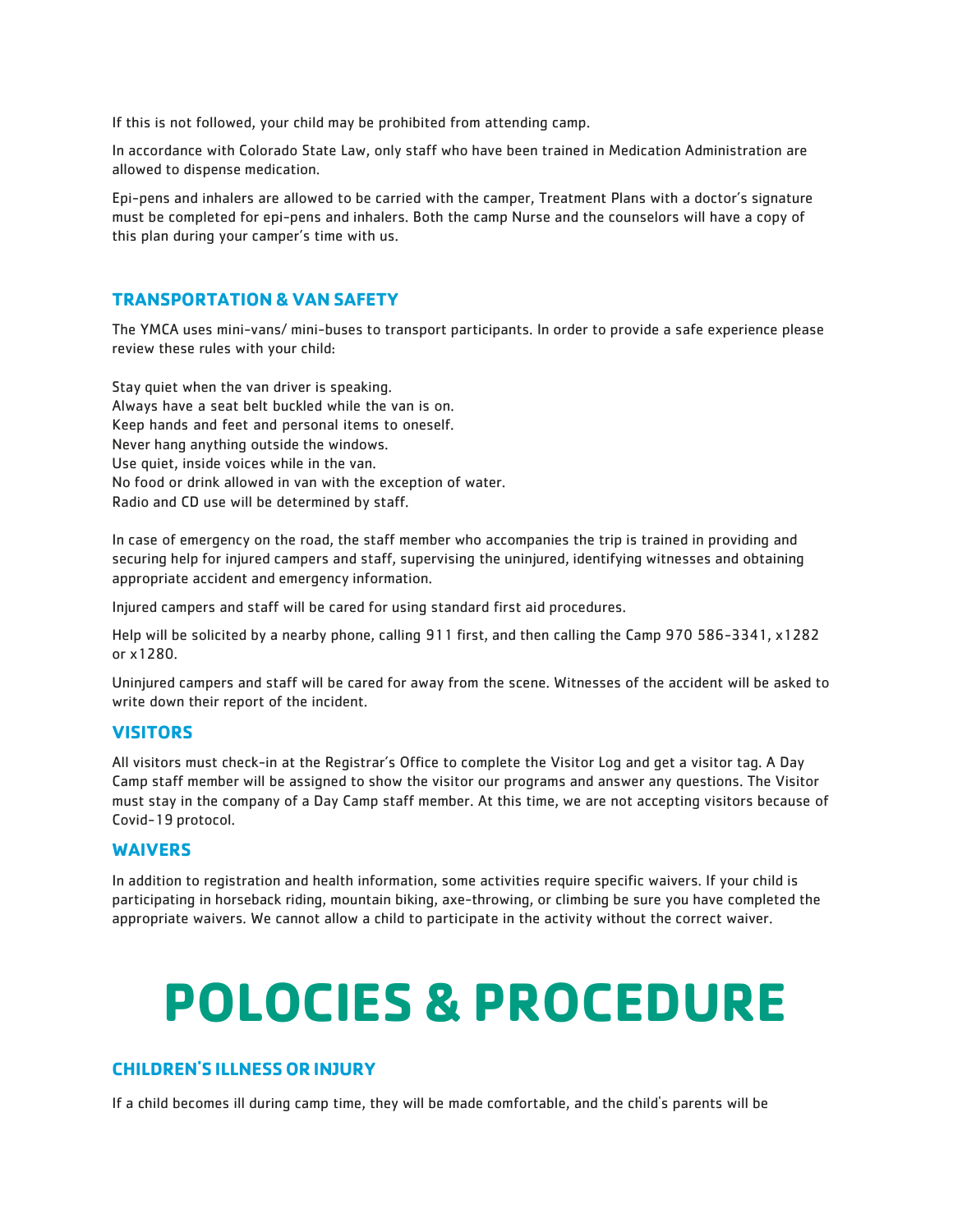contacted. If a child is experiencing fever, diarrhea, or vomiting, the camper is not allowed to attend camp for at least 24 hours. For 2021, if a camper is sent home with a fever, they also need to return a negative COVID test before returning to our program.

If a child is injured during camp time, the child will be treated according to standards of one of the nationally recognized providers of First Aid/CPR. Incident reports are completed on all injuries and parents should be notified at pick up time.

If emergency transport is needed, the parents will be called if time permits; if the need is urgent, an ambulance from town will be called. Medical Emergencies will be taken to the Estes Park Medical Center. Medical emergencies cannot be transported in a YMCA of the Rockies vehicle.

#### **COUNSELOR TO CHILD RATIO**

Traditional Camp- Our ratio is 1:5 for five-year-old's; 1:8 for six- nine, and Mountaineers group is 1-10.

Explorers: Group size of 10 with two counselors

Pathfinders-Pioneers: Group size of 16 with two counselors

Mountaineers: Group size of 20 with two counselors

Outpost: Group size of 10 with two counselors

Adventurers: Group size of 5-12 with two counselors

#### **COMPLAINT**

Please contact the Youth Programs Director at (970) 586-3341 ext. 1282 to see any of the following:

Fire Inspection

Health Inspection

Licensing Inspection

If you have a complaint concerning suspected licensing violations, please contact the Youth Programs Director. If you are not satisfied with the response, you may contact the Colorado Department of Human Services, Division of Early Care and Learning at: Division of Early Care and Learning, 1575 Sherman Street, 1st Floor, Denver, CO 80203 Phone: (303) 866-5958.

#### **DISCIPLINE POLICY/BEHAVIOR MANAGEMENT**

It is the policy of the YMCA to manage the behavior of children in such a way to encourage the child to learn self-control and responsibility for one's actions. Coercive and corporal punishment are not permitted. We encourage counselors to establish clear, well-defined boundaries of behavior, as well as allowing the campers input into their boundaries.

We encourage counselors to use 4 tools in managing the behavior of children:

Encouragement and Acknowledgement

Giving Choices Asking What and How Questions

Using Core Values and Safety Rules.

We will keep parents informed of their child's behavior and encourage parental suggestions in working with their child

When a severe discipline problem becomes evident, staff will set up a meeting with the parent(s) to discuss the situation.

If a child's behavior jeopardizes the safety and well-being of the children, the staff, or the continuation of the program, it may be necessary to remove the child from the program.

The Camp Director reserves the right at any point to evaluate and terminate a child from programming at any point and have a zero-tolerance policy for physical violence at the discretion of the camp director.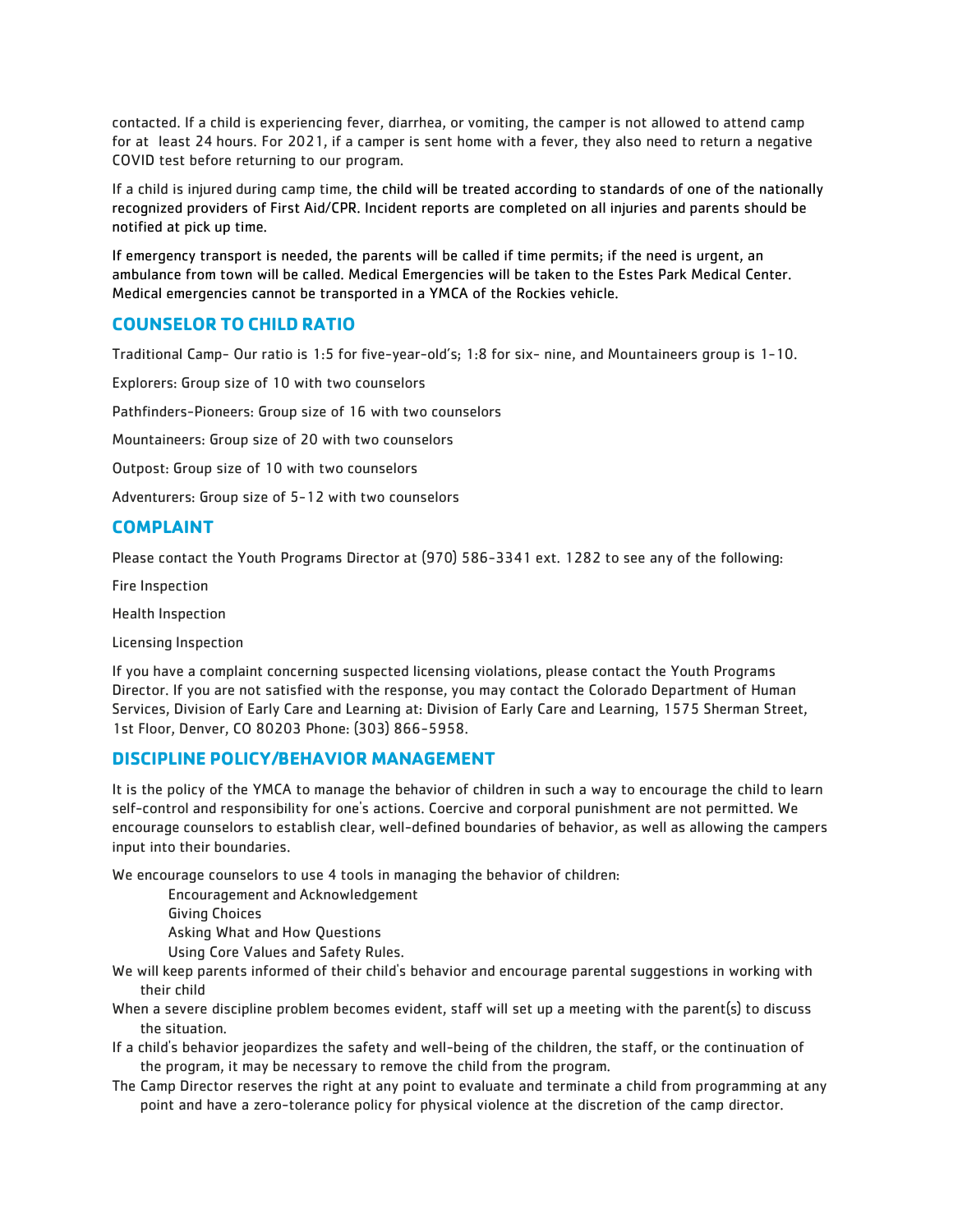#### **CAMPER - COUNSELOR CONTACT OUTSIDE OF CAMP**

YMCA Staff members may not have contact with campers, program participants, members or guests under the age of 18 when "off-duty" and during the "off-season" until the individual is at least 18 years of age, e.g. non-summer months for camp participants.

#### **CELL PHONES & ELECTRONICS**

Cell phones & Electronic devices (ie. IPads, IPods, Nintendo DS, etc.) are not allowed during camp hours. Not only can they be easily damaged in our camp setting, but they also distract the campers from fully participating in our programming. If these items come with a camper to camp, they will be taken and be in the Youth Programs Director's Office to be picked up by a parent or guardian.

#### **CHILDABUSE REPORTING**

Counselors are mandated reporters and are trained to recognize and prevent child abuse. We will report any suspected child abuse to the Department of Human Services. If you suspect that abuse is present in our program, you may call 970-498-6990. Any other concerns about our program should be reported to the Office of Child Care Services at 303-866-5958.

#### **DIVORCE & SEPARATION**

It is the mission of the YMCA Program to be a support to families and to promote positive development for children. We recognize that many families are in transition and have experienced divorce or separation. In order to provide the best possible care for your child, we feel that it is vitally important that we be able to maintain good relations with all the significant adults in his/her life. We need to be very clear in regard to the following:

What the custody arrangements are; Which parent to contact first for general questions and in an emergency; Whether duplicate program information needs to be given to both parents; Who is responsible for payments to the program; Who will or will not be authorized to pick up the children; Which parent will pick up the child on which days; Who the other significant adults are in the child's life.

#### **NOTIFYINGPARENTS**

If the Day Camp is no longer able to serve children in programming for whatever reason all parents or guardians will be notified via email of these changes.

#### **PARENTCONFERENCES**

A need for a conference concerning your child may be directed to the Youth Programs Director.

Ashley Heelein

(970) 586-3341 X1282

[aheelein@ymcarockies.org](mailto:aheelein@ymcarockies.org)

#### **WITHDRAWAL FROM CAMP**

The YMCA Program reserves the right to remove a child from the program for reasons of delinquency in payment of fees, or an inability of child or parent to adjust to the activity program or discipline policies/behavior management. Such removals are to be determined by the Youth Programs Director. The Youth Programs Director Reserves the right to withdrawal a camper from programming at any time without prior notice.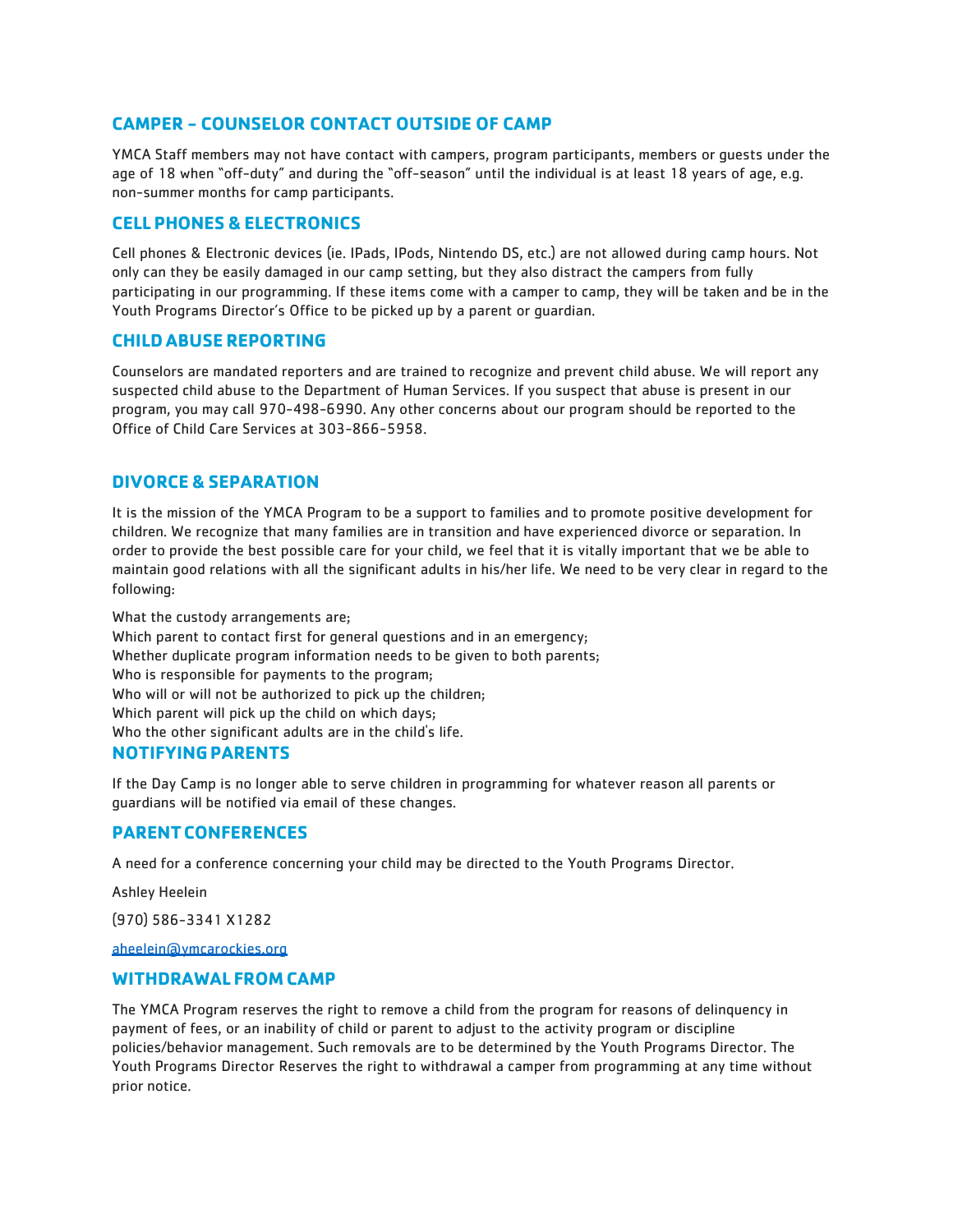If a parent withdraws their child from the program, they must follow the cancellation policy.

If you have a complaint concerning suspected licensing violations, please contact the Youth Programs Director at ext. 1182. If you are not satisfied with the response, you may contact the Colorado Department of Human Services, Division of Child Care at 1575 Sherman St, Denver, CO 80203-1714, or call 303-866- 5958.

### **YMCA of the USA's Child Abuse Prevention Code of Conduct**

In order to protect YMCA staff, volunteers and program participants, at no time during a YMCA program may a staff person be alone with a single child where they cannot be observed by others. As staff supervise children, they should space themselves in a way that other staff can see them. Do not allow children into private staff areas.

Staff shall never leave a child unsupervised.

- Restroom supervision: Staff will make sure the restroom is not occupied by suspicious or unknown individuals before allowing children to use the facilities. Staff will stand in the doorway while children are using the restroom. This policy allows privacy for the children and protection for the staff (not being alone with the child). If staff are assisting younger children, doors to the facility must remain open. No child regardless of age should ever enter a bathroom alone on a field trip or in public restrooms of the YMCA of the Rockies. Always send children with staff. Be sure there is only one child per stall.
- Staff should conduct or supervise private activities in pairs-diapering, putting on bathing suites, taking showers, etc. When this is not feasible, staff should be positioned so that they are visible to others. Younger children should be encouraged to change their own as much as possible.

Staff shall not abuse children or allow children to abuse each other including:

Physical abuse-strike, spank, shake, slap;

Verbal abuse-humiliate, degrade, threaten, haze;

Sexual abuse-inappropriate touch or verbal exchange;

Mental abuse-shaming, withholding love, cruelty, hazing;

Neglect-withholding food, water, basic care, etc.

Any type of abuse will not be tolerated and may be cause for immediate dismissal.

- Staff must use positive techniques of guidance, including redirection, positive reinforcement and encouragement rather than competition, comparison and criticism. Staff will have age-appropriate expectations and set up guidelines and environments that minimize the need for discipline. Physical restraint is used only in predetermined situations (necessary to protect the child or other children from harm), is only administered in a prescribed manner and must be documented in writing.
- Staff will conduct a health check of each child, each day, as they enter the program, noting any fever, bumps, bruises, burns, etc. Questions or comments will be addressed to the parent or child in a nonthreatening way. Any questionable marks or responses will be documented.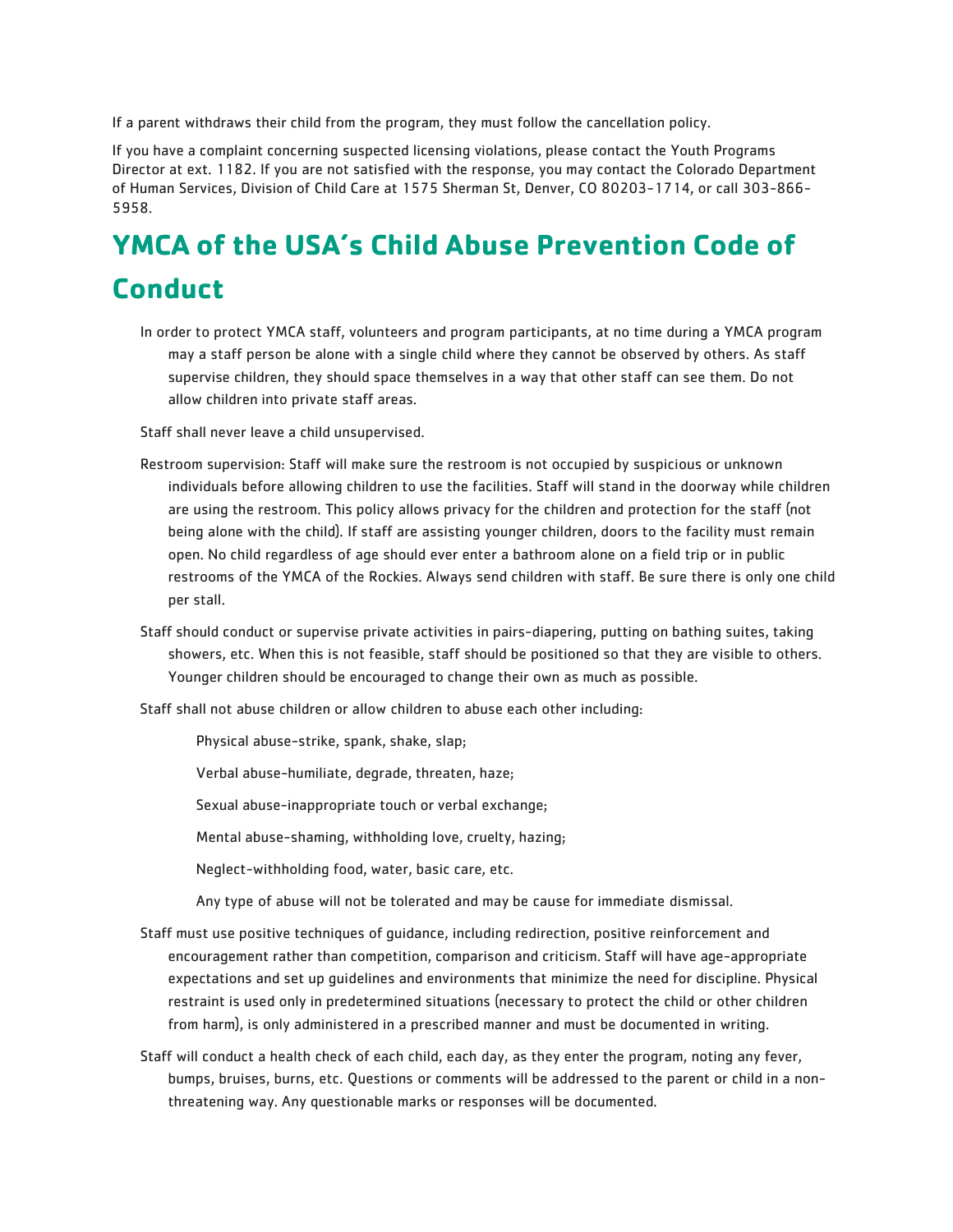- Staff will respond to children with respect and consideration and treat all children equally regardless of sex, race, religion and culture.
- Staff will respect children's rights to not be touched in ways that make them feel uncomfortable, and their right to say no. Other than diapering, children are not to be touched in areas of their bodies that would be covered by a bathing suit. Give children side hugs and ask before you give them. If a child runs up to you and initiates a front hug, hug the child, and initiate the release soon after. Counselors will not give backrubs to children or other YMCA staff, and they will not receive backrubs from children or YMCA staff. Counselors are not to kiss children.
- Watch your interaction with the children so as not to over stimulate them. For example, tickling, pillow fights and wrestling matches are unacceptable because they can cause a child to become over stimulated and or hurt.

### **YMCA Code of Conduct**

- Staff will refrain from intimate displays of affection towards others in the presence of children, parents and staff. Counselors sleeping together on camper overnights is prohibited and grounds for dismissal.
- While the YMCA does not discriminate against an individual's lifestyle, is it does require that in the performance of their job they will abide by the standards of conduct set forth by the YMCA.

Staff must appear clean, neat and appropriately attired.

Using, possessing or being under the influence of alcohol or illegal drugs during working hours is prohibited.

Smoking or use of tobacco in the presence of children or parents during working hours is prohibited.

- Profanity, inappropriate jokes, sharing intimate details of one's personal life, and any kind of harassment is prohibited. It is prohibited to ask children about their dating relationships and other intimate things in their lives. Staff will be aware that children can develop crushes. Be aware of your words and actions; teasing can be construed as flirtatious. You want to discourage crushes.
- Staff must be free of physical or psychological conditions that might adversely affect children's physical or mental health. If in doubt, an expert should be consulted.
- Staff may not be alone with children they meet in YMCA programs outside of the YMCA. This includes babysitting, sleepovers and inviting children to your home. Any exceptions require a written explanation before the fact and are subject to administrator approval.
- Staff are not to transport children in their own vehicles.
- Staff may not date program participants under the age of 18 years of age.
- Under no circumstances should staff release children to anyone other than the authorized parent, guardian, or other adult authorized by the parent or guardian. Written parent authorization must be on file with the YMCA.
- Staff are required to read and sign all policies related to identifying, documenting and reporting child abuse and attend trainings on the subject as instructed by the YMCA of the Rockies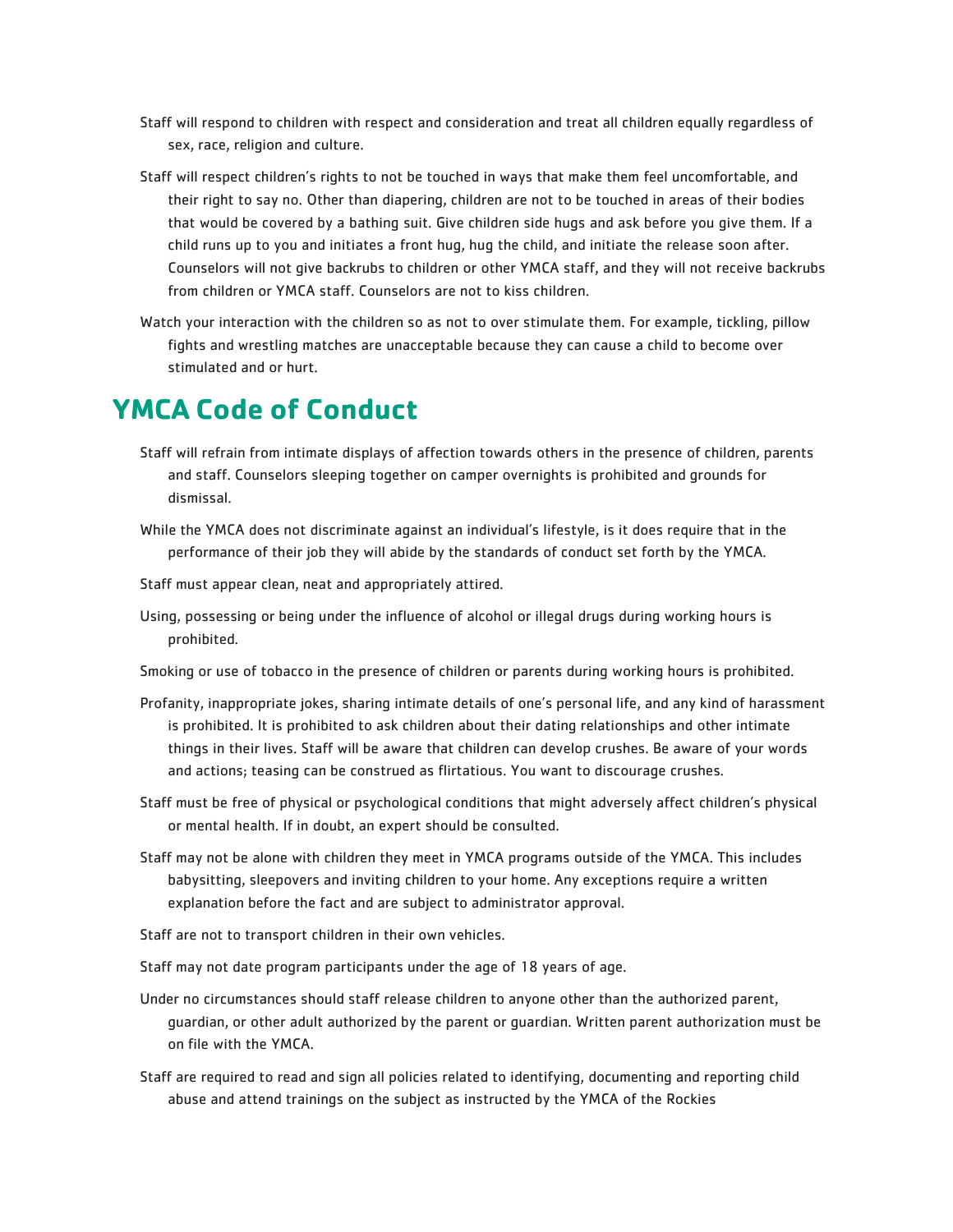# **DAY-TO-DAY**

#### **DAILY PROGRAM & IDENTIFYING WHERE CHILDREN AREDURING PROGRAM TIME**

Counselors plan a weekly schedule, and we make every effort to "stick to the plan" of programming. However, sometimes because of weather or other circumstances, we are unable to do so. Counselors will then notify the camp of any change. Feel free to ask the counselors at check-in on Mondays to see what activities they have planned for the week.

#### **INCLEMENTWEATHER**

Our programs spend most times outdoors. When lightning storms or hailstorms approach groups take cover at the nearest shelter. If there is a light rainstorm with no lightning, groups may explore outside in the rain. Groups on hikes take shelter when possible and use raingear for cover. If lightning is near and groups are in the open, counselors are trained to teach children to spread out, squat with feet together on the ground and cover their heads with their hands. Counselors are also trained to teach children to cover their heads with their backpacks in hailstorms and to take shelter behind large rocks in windstorms. Groups will take shelter inside on extremely hot or cold days for which children are not prepared.

#### **SUNSCREEN**

We ask that you apply sunscreen to your child before camp. If you send sunscreen with your child, it must be labeled with his/her name. The camp carries a limited supply of sunscreen to be used with signed permission. Please provide sunscreen for your child or make sure to check yes on the sunscreen permission box. Campers are not allowed to share sunscreen with other campers, and we must have your permission to give your child sunscreen.

#### **SUPERVISION**

Children must be actively supervised at all times. Children are never to be left alone or left one-on-one with a counselor without being in view of others. Our counselors expected to follow the Rule of three at all times.

#### **WHAT TO BRING**

Be prepared for changing weather; clothes that will layer - T-shirt, sweatshirt, jacket, shorts under sweatpants - are great. Long pants MUST be worn for horseback riding, as well as sturdy shoes. Closed toed shoes are also required for all adventure programs such as: Archery, Axe throwing, mountain biking, and climbing. A swimsuit is needed on your camper's swim day; towels are provided. Your child will also need a backpack, water bottle, rain gear, sunscreen, tennis shoes or hiking boots - NO SANDALS. A hat and sunglasses are also useful. Don't forget your campers' lunch and snacks. It is suggested that all camper's items be labeled and carried in their backpack. Please label items with your child's name!

#### **WHAT NOT TO BRING**

Pets are prohibited at camp. Personal property, such as hand-held electronic games, walkie talkies, cell phones, toys, knives, other weapons, money, etc. is also prohibited. The YMCA is not held liable for any items lost, broken, or stolen items when at Day Camp.

#### **INTERNETAND SOCIAL NETWORKING**

The Internet can be a very useful tool when used wisely. We strongly recommend that you monitor your children on the web and with other technological devices. Cyberbullying is a reality. Cyberbullying involves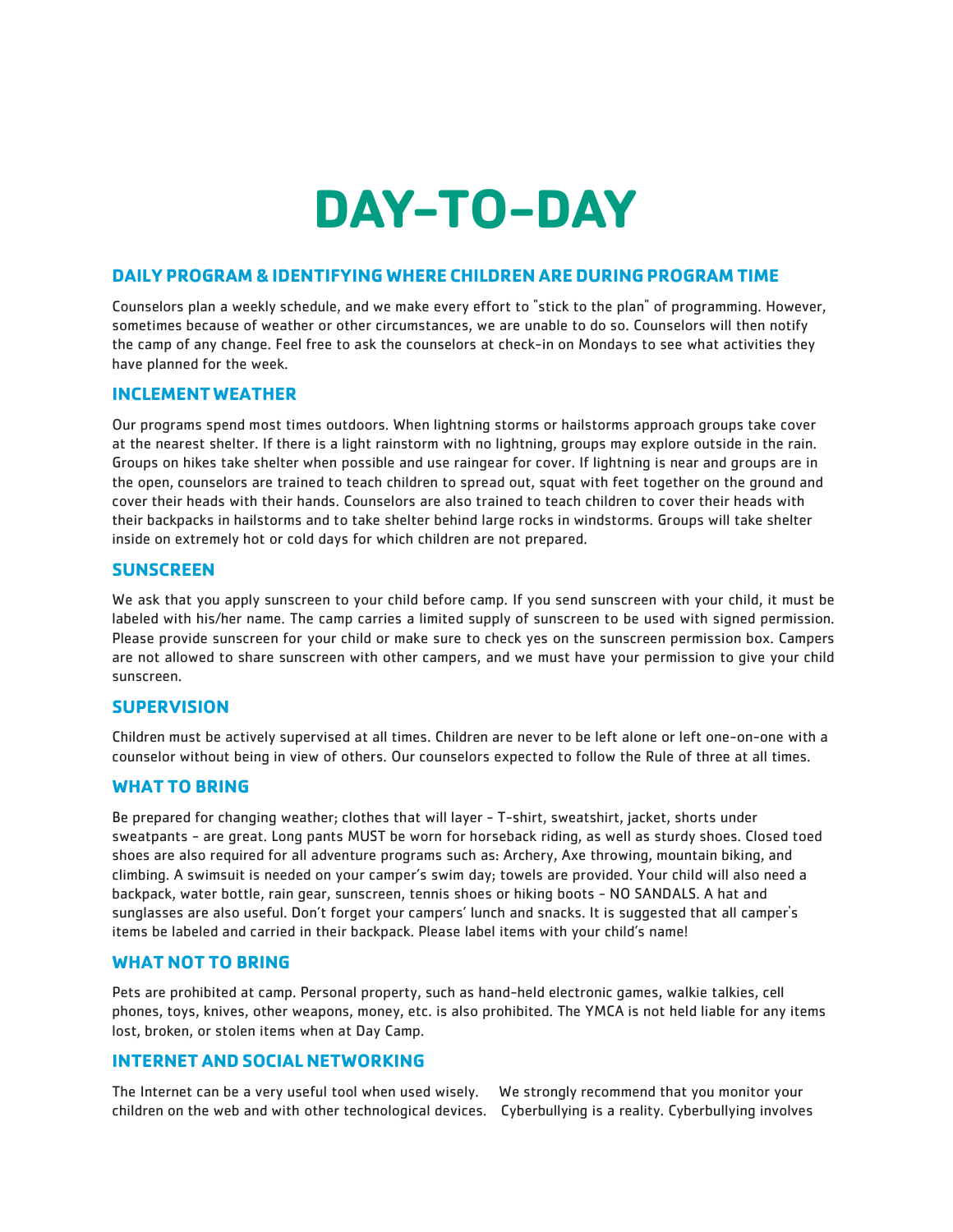the use of information and communication technologies such as e-mail, cell phone and pager text messages, instant messaging, defamatory personal Web sites, and defamatory online personal polling Web sites, to support deliberate, repeated, and hostile behavior by an individual or group, that is intended to harm others. Please monitor your children's technology use and communication for their safety.

YMCA Staff members may not have contact with campers, program participants, members or guests under the age of 18 when "off-duty" and during the "off-season" until the individual is at least 18 years of age, e.g. non-summer months for camp participants.

# **EMERGENCYINFORMATION**

#### **EMERGENCYMANAGEMENT**

Shelter in Place, Lockdown, Active Shooter—The YMCA of the Rockies is dedicated to a culture of response. We recognize emergency situations are fluid and require adaptations in order to maintain the safety of our participants and guests. The YMCA of the Rockies has adopted the A.L.I.C.E. program. This program stands for ALERT, LOCKDOWN, INFORM, COUNTER, AND EVACUATE. We commit to training all of our staff and volunteers in this program in order to give them the resources to react to unfortunate and unforeseen situations.

Evacuation—In the event of an evacuation, the homepage of ymcarockies.org will be updated periodically with information specific to the Estes Park Center.

Lost Child—If a child cannot be found, a complete description of the lost child will be called into the YMCA of the Rockies Security and the Program Director, and a search will be conducted. If the child is not found within 10 minutes, the child's parents will be called. If the child is not found within 30 minutes law enforcement will be called.

#### **NATURAL DISASTERS**

In the case of hail, flood, tornado or other severe weather, teachers will keep children protected until help can be summoned. If necessary, children will be evacuated to another building. Parents can call the switchboard at 970-586-3341 for information on their child.

Tornado—In the event of a tornado we will evacuate children and staff to the tornado shelter. Fire— Fire extinguishers and smoke alarms are located in all Day Camp Buildings; they are checked and charged on a regular basis. A record of this is available upon request. If a small fire occurs a staff member will attempt to put it out. The fire will be reported to the Estes Park Center Emergency number 911. Campers will be evacuated and accounted for from the Attendance Sheet. In case of forest fire, all camper groups will meet at the Administration Field of the YMCA and evacuation will take place according to the YMCA of the Rockies Evacuation Plan. In the case that there is a forest fire that requires the YMCA to evacuate, we will go to the Administration Field and be directed by the YMCA of the Rockies Incident Commander. Children will be evacuated in the emergency vehicles made available to us and brought to a designated area.

Flood—In the event of a flood we will evacuate the campers to the Administration Field and follow directions of the YMCA of the Rockies Incident Commander. Children will be evacuated in the emergency vehicles made available to us and brought to a designated area.

Plan for Children with Disabilities and Those with Access and Functional Needs—It is important to know and understand the needs of each child in our program. Please schedule a meeting with the Youth Programs Director or Preschool Director in order for us to know how to accommodate certain special needs and/or disabilities. This will help us adapt our emergency response plan.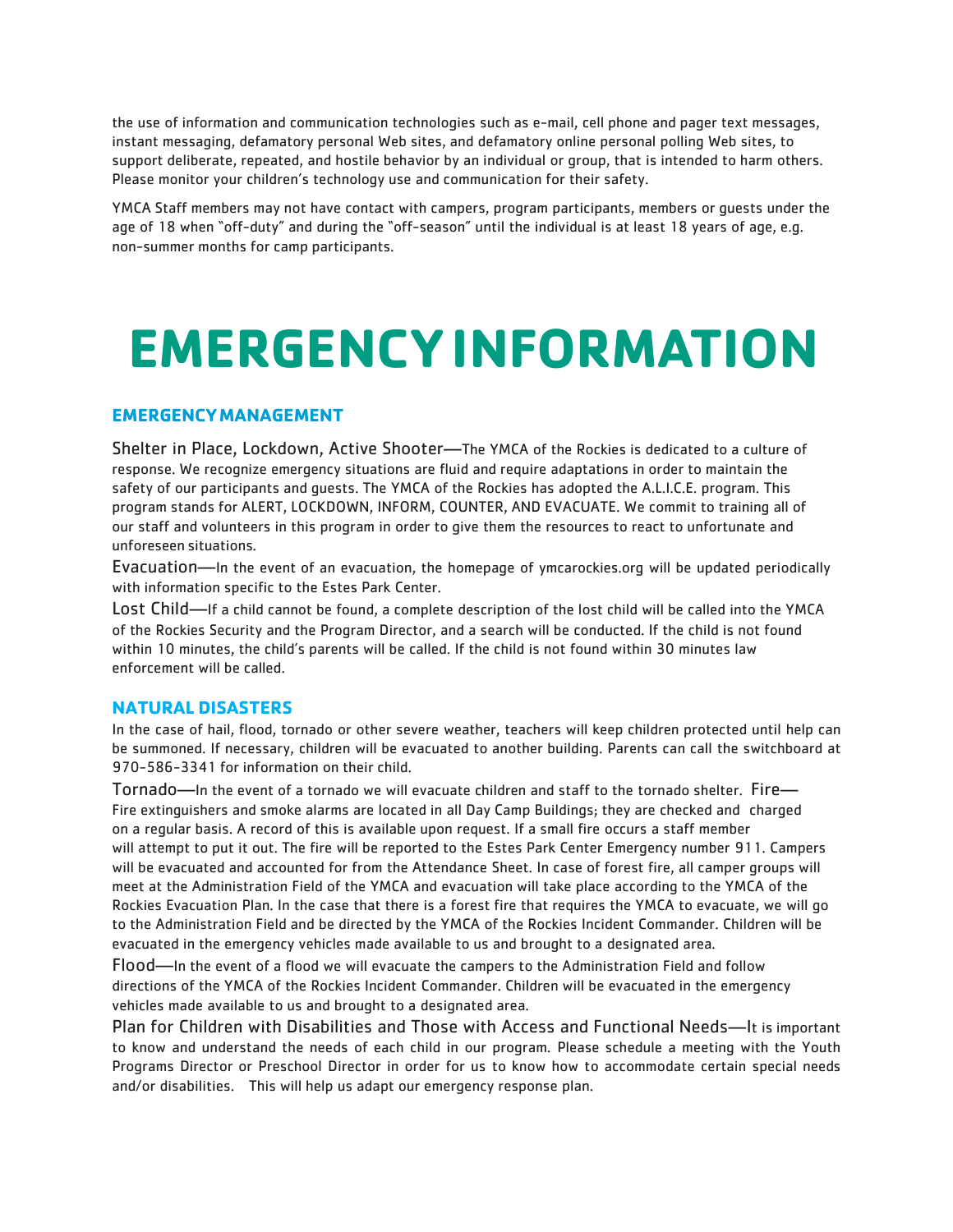Wildlife—Due to the location of our Day Camp wildlife is seen daily. We have deer, elk, bears, bobcats, and mountain lions on our property. Very rarely do we see bears, bobcats, or mountain lions, but in the event these animals are in sight the children remain indoors. In the event we are outside walking around and these animals are spotted we follow the wildlife rules and avoid the path and find a safe building to enter. Often times, we do see deer and elk while outdoors either while playing on the playground or walking around property. Again, the campers and counselors follow a different path away from the deer and elk to respect the animal's space and to stay safe. Deer and elk are calm passive animals and rarely pose a threat to humans except during mating season when provoked. The Camp Staff all carry a hand-held radio on their person when away from Bennett. When threatening wildlife such as bears, bobcats, or mountain lions are in sight a radio call is made making all staff aware and respond appropriately.

Reuniting Families after an Emergency or Disaster—The YMCA Youth Programs Director or Preschool Director will follow the directive of the appropriate Incident Command member to determine a reunification point. Parents will be notified of this location by the Youth Programs Staff. Life safety is our primary objective in every adverse situation, and we will communicate with the families of the children as soon as possible.

### **DAY CAMP PROGRAMS**

| Day Camp 2021 Dates |                |  |
|---------------------|----------------|--|
| Week 1              | June 14        |  |
| Week 2              | June 7-11      |  |
| Week 3              | June 14-18     |  |
| Week 4              | June 21-25     |  |
| Week 5              | June 28-July 2 |  |
| Week 6              | July 5-9       |  |
| Week 7              | July 12-16     |  |
| Week 8              | July 19-23     |  |
| Week 9              | July 26-30     |  |
| Week 10             | August 2-6     |  |
| Week 11             | August 9-13    |  |

### **PHONE NUMBERS**

Estes Park Center: 970-586-3341 Jellison Building: x1138 Legett: x1280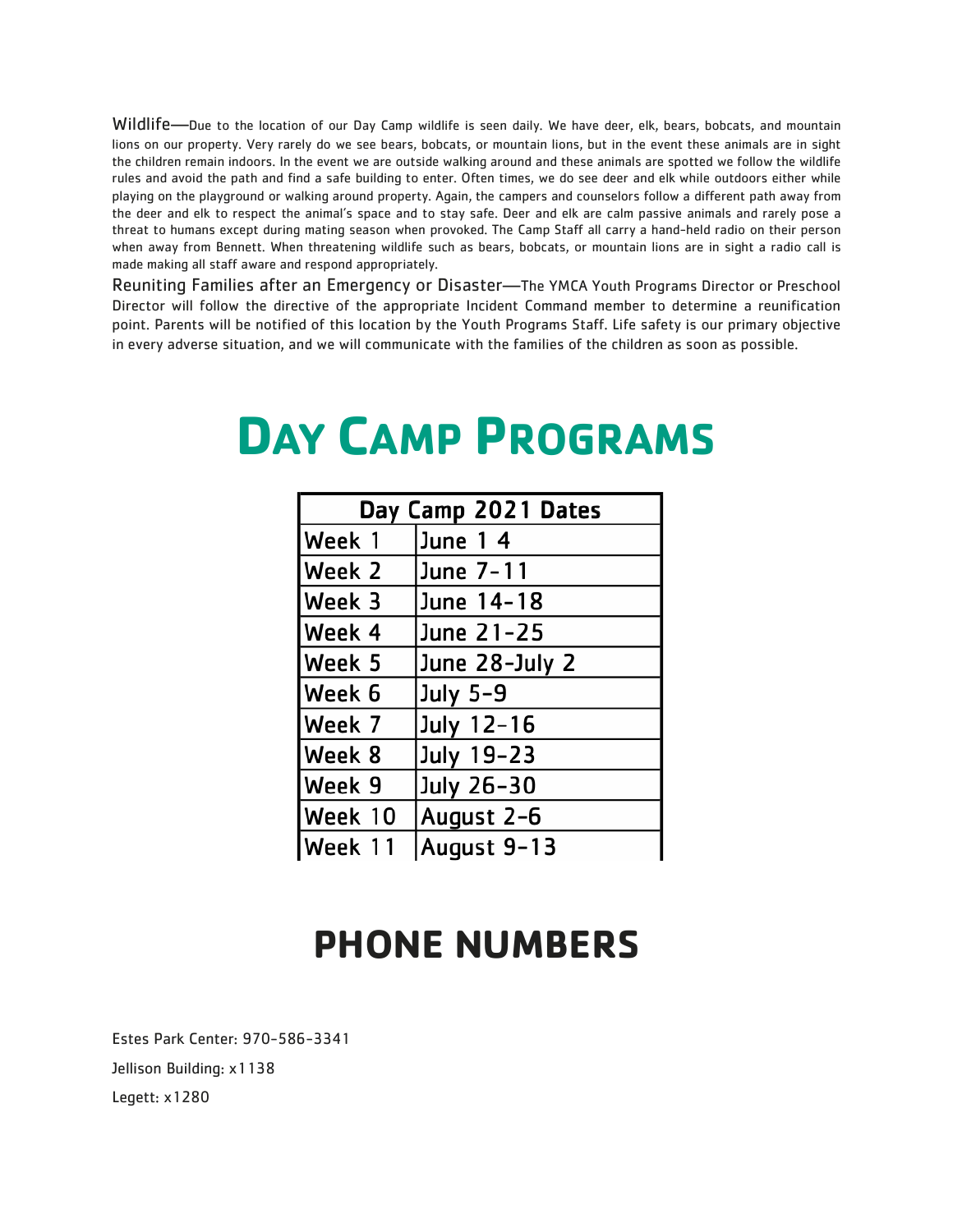All other inquiries: x1280 (Registrar)

Day Camp Nurse: x1131

Youth Programs Director x1282

### **Traditional Camp Groups**

| <b>Specialty Camp</b> | 2nd-4th Grade                                           |                   |
|-----------------------|---------------------------------------------------------|-------------------|
| <b>Explorers</b>      | Kindergarten                                            |                   |
| Pathfinders           | 1 <sup>st</sup> Grade                                   |                   |
| <b>Buckaroos</b>      | 2 <sup>nd</sup> Grade                                   |                   |
| Rangers               | 3rd Grade                                               |                   |
| <b>Trailblazers</b>   | 4 <sup>th</sup> Grade                                   |                   |
| <b>Pioneers</b>       | 5 <sup>th</sup> Grade                                   |                   |
| Mountaineers          | 6th, 7th & 8th Grade                                    | Ages 12 and under |
| Outpost               | 8 <sup>th</sup> , 9 <sup>th,</sup> and 10 <sup>th</sup> | Ages 13-15        |
| Adventurers           | 10th, 11th & 12th                                       | Ages 15-17        |

#### **(Based on the grade your camper is entering)**

#### **AGES OF CHILDREN ACCEPTED**

Children who will be in Kindergarten (must be 5 yrs old when in camp) through 12th grade entering the Fall of 2021 school year, may attend the Traditional Camp Programming.

#### **DATES OF OPERATION**

The Day Camp Program operates Monday-Friday, June 1st- August 13th , 2021. Normal camp hours are 8am-3:30. Early Bird drop of begins at 7:00am and the After Camp Program runs from 3:30-5:30pm.

June 1-August 13, 2021.

#### **HOURS OF OPERATION**

8:00 a.m. - 3:30 p.m. Camp Arrival: between 8:00 and 8:30 a.m. Camp Pick-up: between 3:00and 3:30 p.m. **PROGRAMFEES**

Traditional Camp-\$40 per day